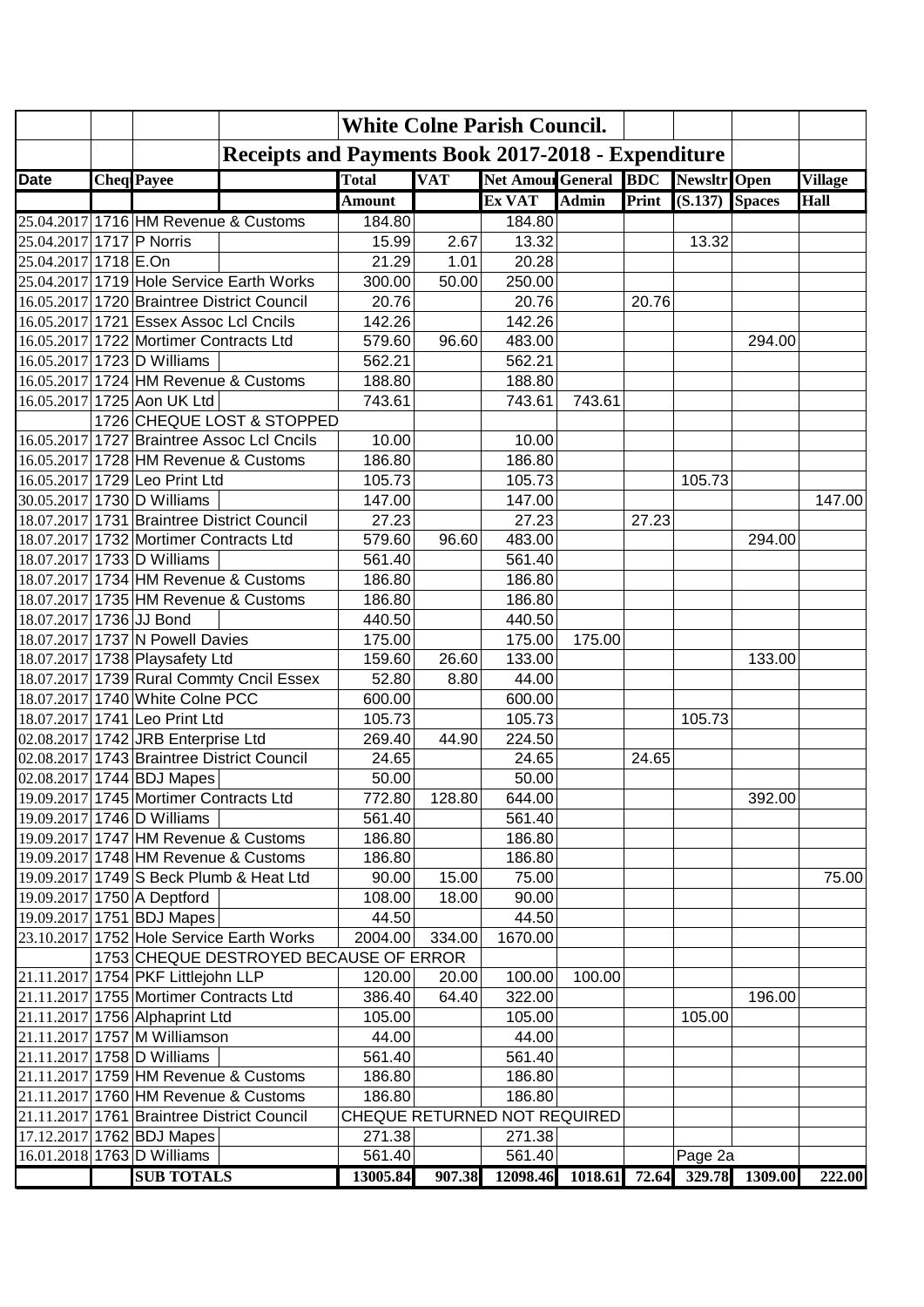| <b>Date</b>              |     | <b>Cheq Payee</b>                       |                                             | <b>Total</b>  | <b>VAT</b>         | <b>Net Amour General B D C Newsltr Open</b> |              |       |                  |                 | <b>Village</b> |
|--------------------------|-----|-----------------------------------------|---------------------------------------------|---------------|--------------------|---------------------------------------------|--------------|-------|------------------|-----------------|----------------|
|                          |     |                                         |                                             | <b>Amount</b> |                    | Ex VAT                                      | <b>Admin</b> | Print | $(S.137)$ Spaces |                 | Hall           |
|                          |     | <b>SUB TOTALS</b>                       |                                             | 13005.84      | 907.38             | 12098.46                                    | 1018.61      | 72.64 | 329.78           | 1309.00         | 222.00         |
|                          |     |                                         | 16.01.2018 1764 HM Revenue & Customs        | 186.80        |                    | 186.80                                      |              |       |                  |                 |                |
|                          |     |                                         | 16.01.2018 1765 HM Revenue & Customs        | 186.80        |                    | 186.80                                      |              |       |                  |                 |                |
|                          |     | 14.02.2018 1766 Alphaprint Ltd          |                                             | 105.00        |                    | 105.00                                      |              |       | 105.00           |                 |                |
| 16.01.2018 1767 J Bond   |     |                                         |                                             | 31.17         | 5.19               | 25.98                                       |              |       |                  |                 |                |
|                          |     |                                         | 16.01.2018 1768 W Colne PC Bus Res a/c      | 10.00         |                    | 10.00                                       |              |       |                  |                 |                |
| 16.01.2018 1769 J Taylor |     |                                         |                                             | 66.50         |                    | 66.50                                       |              |       |                  |                 |                |
|                          |     | 14.02.2018 1770 Traffic Technology Ltd  |                                             | 900.00        | 150.00             | 750.00                                      |              |       |                  |                 |                |
|                          |     | 14.02.2018 1771 Mortimer Contracts Ltd  |                                             | 144.00        | 24.00              | 120.00                                      |              |       |                  |                 |                |
|                          |     | 20.03.2018 1772 E&J Fire & Security Ltd |                                             | 159.83        | 26.64              | 133.19                                      |              |       |                  |                 | 133.19         |
|                          |     |                                         | 20.03.2018 1773 S Beck Plumbing & Htg Ltd   | 66.00         | 11.00              | 55.00                                       |              |       |                  |                 | 55.00          |
|                          |     | 20.03.2018 1774 W Paxton                |                                             | 37.62         | 6.27               | 31.35                                       |              |       |                  |                 | 31.35          |
|                          |     | 20.03.2018 1775 D Williams              |                                             | 692.53        | 10.00              | 682.53                                      | 95.13        |       |                  |                 |                |
|                          |     |                                         | 20.03.2018 1776 HM Revenue & Customs        | 186.80        |                    | 186.80                                      |              |       |                  |                 |                |
|                          |     |                                         | 17.04.2018 1777 IN 2018-2019 ACCOUNTS       |               |                    |                                             |              |       |                  |                 |                |
|                          |     |                                         | 20.03.2018 1778 White Colne PC (UnityBank)  | 500.00        |                    | 500.00                                      |              |       |                  |                 |                |
|                          |     |                                         | 28.04.2017 D/D Scottish Power - Electricity | 39.00         | 2.45               | 36.55                                       |              |       |                  |                 |                |
| 28.04.2017               |     | D/D Scottish Power - Gas                |                                             | 13.00         |                    | 13.00                                       |              |       |                  |                 |                |
| 30.05.2017               |     |                                         | D/D Scottish Power - Electricity            | 39.00         |                    | 39.00                                       |              |       |                  |                 |                |
| 30.05.2017               |     | D/D Scottish Power - Gas                |                                             | 13.00         | 4.86               | 8.14                                        |              |       |                  |                 |                |
| 22.06.2017               |     | D/D Anglian Water Business              |                                             | 270.47        |                    | 270.47                                      |              |       |                  |                 |                |
| 28.06.2017               |     |                                         | D/D Scottish Power - Electricity            | 39.00         |                    | 39.00                                       |              |       |                  |                 |                |
| 28.06.2017               |     | D/D Scottish Power - Gas                |                                             | 13.00         |                    | 13.00                                       |              |       |                  |                 |                |
| 03.07.2017               | D/D |                                         | Colne & Stour Country Assoc                 | 5.00          |                    | 5.00                                        |              |       |                  |                 |                |
| 28.07.2017               | D/D |                                         | Scottish Power - Electricity                | 39.00         |                    | 39.00                                       |              |       |                  |                 |                |
| 28.07.2017               | D/D | <b>Scottish Power - Gas</b>             |                                             | 13.00         | 2.48               | 10.52                                       |              |       |                  |                 |                |
| 16.06.2017               | D/D | Gocardless Ltd                          |                                             | 379.00        |                    | 379.00                                      |              |       |                  |                 |                |
| 29.08.2017               | D/D |                                         | Scottish Power - Electricity                | 39.00         | 3.75               | 35.25                                       |              |       |                  |                 |                |
| 29.08.2017               | D/D | <b>Scottish Power - Gas</b>             |                                             | 13.00         |                    | 13.00                                       |              |       |                  |                 |                |
| 12.09.2017               |     | D/D Gocardless Ltd                      |                                             | 29.00         |                    | 29.00                                       |              |       |                  |                 |                |
| 22.09.2017               |     | D/D Anglian Water Business              |                                             | 358.29        |                    | 358.29                                      |              |       |                  |                 |                |
| 28.09.2017               |     |                                         | D/D Scottish Power - Electricity            | 39.00         |                    | 39.00                                       |              |       |                  |                 |                |
| 28.09.2017               | D/D | Scottish Power - Gas                    |                                             | 13.00         | 1.60               | 11.40                                       |              |       |                  |                 |                |
|                          |     | 12.10.2017 D/D Gocardless Ltd           |                                             | 29.00         |                    | 29.00                                       |              |       |                  |                 |                |
| 30.10.2017               | D/D |                                         | Scottish Power - Electricity                | 25.00         |                    | 25.00                                       |              |       |                  |                 |                |
| 10.11.2017               |     | D/D Gocardless Ltd                      |                                             | 29.00         |                    | 29.00                                       |              |       |                  |                 |                |
| 28.11.2017               |     |                                         | D/D Scottish Power - Electricity            | 25.00         | 3.40               | 21.60                                       |              |       |                  |                 |                |
|                          |     | 12.12.2017 D/D Gocardless Ltd           |                                             | 29.00         |                    | 29.00                                       |              |       |                  |                 |                |
| 22.12.2017               |     | D/D Anglian Water Business              |                                             | 273.88        |                    | 273.88                                      |              |       |                  |                 |                |
| 28.12.2017               |     |                                         | D/D Scottish Power - Electricity            | 25.00         |                    | 25.00                                       |              |       |                  |                 |                |
|                          |     | 11.01.2018 D/D Gocardless Ltd           |                                             | 29.00         |                    | 29.00                                       |              |       |                  |                 |                |
| 29.01.2018               |     |                                         | D/D Scottish Power - Electricity            | 25.00         |                    | 25.00                                       |              |       |                  |                 |                |
| 12.02.2018               |     | D/D Gocardless Ltd                      |                                             | 29.00         |                    | 29.00                                       |              |       |                  |                 |                |
| 28.02.2018               |     |                                         | D/D Scottish Power - Electricity            | 25.00         |                    | 25.00                                       |              |       |                  |                 |                |
|                          |     | 28.02.2018 D/D Scottish Power - Gas     |                                             | 45.76         | 5.26               | 40.50                                       |              |       |                  |                 |                |
|                          |     | 12.03.2018 D/D Gocardless Ltd           |                                             | 29.00         |                    | 29.00                                       |              |       |                  |                 |                |
|                          |     | 22.03.2018 D/D Anglian Water Business   |                                             | 251.01        |                    | 251.01                                      |              |       |                  |                 |                |
|                          |     |                                         | 28.03.2018 D/D Scottish Power - Electricity | 25.00         |                    | 25.00                                       |              |       |                  |                 |                |
|                          |     | 28.03.2018 D/D Scottish Power - Gas     |                                             | 45.76         |                    | 45.76                                       |              |       |                  |                 |                |
|                          |     | 16.01.2018 1768 Less transfer           |                                             | $-10.00$      |                    | $-10.00$                                    |              |       |                  |                 |                |
|                          |     | 20.03.2018 1778 Less transfer           |                                             | $-500.00$     |                    | $-500.00$                                   |              |       | Page 2b          |                 |                |
|                          |     | <b>TOTALS</b>                           |                                             |               | 18,063.06 1,164.28 | 16,898.78 1,113.74 72.64                    |              |       |                  | 434.78 1,309.00 | 441.54         |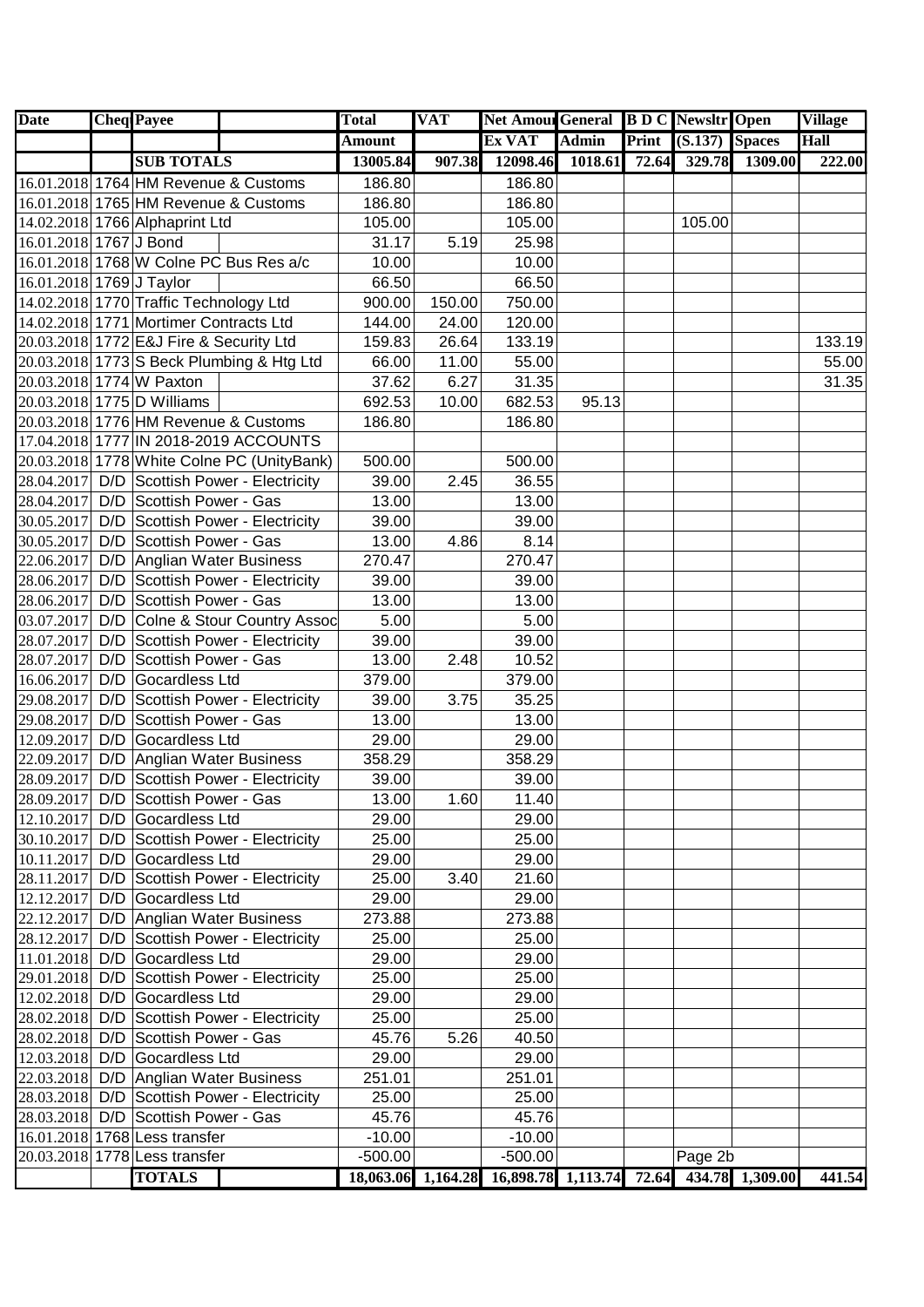| <b>Vill Hall</b> | <b>Alltmnts Meadow Vill Hall Clerk</b> |               |       |               | <b>Clerk</b>     | <b>Handy</b> | <b>Vill Hall</b> | Subs & Other         |                     | <b>Vill Hall</b>  |                       |
|------------------|----------------------------------------|---------------|-------|---------------|------------------|--------------|------------------|----------------------|---------------------|-------------------|-----------------------|
| Wi Fi            |                                        | Area          | Water | <b>Salary</b> | <b>PAYE</b>      | Man          | <b>Electric</b>  | <b>Courses Expns</b> |                     | Gas               |                       |
|                  |                                        |               |       |               | 184.80           |              |                  |                      |                     |                   |                       |
|                  |                                        |               |       |               |                  |              |                  |                      |                     |                   |                       |
|                  |                                        |               |       |               |                  |              |                  |                      | 20.28               |                   | electricity for green |
|                  | 250.00                                 |               |       |               |                  |              |                  |                      |                     |                   | standpipe/tank remv   |
|                  |                                        |               |       |               |                  |              |                  |                      |                     |                   |                       |
|                  |                                        | 189.00        |       |               |                  |              |                  | 142.26               |                     |                   |                       |
|                  |                                        |               |       | 562.21        |                  |              |                  |                      |                     |                   |                       |
|                  |                                        |               |       |               | 188.80           |              |                  |                      |                     |                   |                       |
|                  |                                        |               |       |               |                  |              |                  |                      |                     |                   | Annual insurance      |
|                  |                                        |               |       |               |                  |              |                  |                      |                     |                   | White Clne PCC lost   |
|                  |                                        |               |       |               |                  |              |                  | 10.00                |                     |                   |                       |
|                  |                                        |               |       |               | 186.80           |              |                  |                      |                     |                   |                       |
|                  |                                        |               |       |               |                  |              |                  |                      |                     |                   |                       |
|                  |                                        |               |       |               |                  |              |                  |                      |                     |                   | Hall TV licence       |
|                  |                                        |               |       |               |                  |              |                  |                      |                     |                   |                       |
|                  |                                        | 189.00        |       |               |                  |              |                  |                      |                     |                   |                       |
|                  |                                        |               |       | 561.40        |                  |              |                  |                      |                     |                   |                       |
|                  |                                        |               |       |               | 186.80<br>186.80 |              |                  |                      |                     |                   |                       |
|                  |                                        |               |       |               |                  | 440.50       |                  |                      |                     |                   |                       |
|                  |                                        |               |       |               |                  |              |                  |                      |                     |                   | Internal auditor      |
|                  |                                        |               |       |               |                  |              |                  |                      |                     |                   | 2 x ROSPA reports     |
|                  |                                        |               |       |               |                  |              |                  | 44.00                |                     |                   |                       |
|                  |                                        |               |       |               |                  |              |                  |                      | 600.00              |                   | Replace chq 17626     |
|                  |                                        |               |       |               |                  |              |                  |                      |                     |                   | Donation              |
|                  |                                        | 224.50        |       |               |                  |              |                  |                      |                     |                   |                       |
|                  |                                        |               |       |               |                  |              |                  |                      |                     |                   |                       |
|                  |                                        |               |       |               |                  | 50.00        |                  |                      |                     |                   |                       |
|                  |                                        | 252.00        |       |               |                  |              |                  |                      |                     |                   |                       |
|                  |                                        |               |       | 561.40        |                  |              |                  |                      |                     |                   |                       |
|                  |                                        |               |       |               | 186.80<br>186.80 |              |                  |                      |                     |                   |                       |
|                  |                                        |               |       |               |                  |              |                  |                      |                     |                   |                       |
|                  |                                        |               |       |               |                  |              |                  |                      | 90.00               |                   | Defib stick & pads    |
|                  |                                        |               |       |               |                  | 44.50        |                  |                      |                     |                   |                       |
|                  |                                        |               |       |               |                  |              |                  |                      | 1670.00             |                   | BDC S 106 funds       |
|                  |                                        |               |       |               |                  |              |                  |                      |                     |                   |                       |
|                  |                                        |               |       |               |                  |              |                  |                      |                     |                   | External auditor      |
|                  |                                        | 126.00        |       |               |                  |              |                  |                      |                     |                   |                       |
|                  |                                        |               |       |               |                  |              |                  |                      |                     |                   |                       |
|                  |                                        |               |       |               |                  |              |                  |                      | 44.00               |                   | Temporary clerk       |
|                  |                                        |               |       | 561.40        |                  |              |                  |                      |                     |                   |                       |
|                  |                                        |               |       |               | 186.80           |              |                  |                      |                     |                   |                       |
|                  |                                        |               |       |               | 186.80           |              |                  |                      |                     |                   | No TEN for Carols     |
|                  |                                        |               |       |               |                  | 271.38       |                  |                      |                     |                   |                       |
|                  |                                        |               |       | 561.40        |                  |              |                  |                      |                     |                   |                       |
| 0.00             |                                        | 250.00 980.50 | 0.00  |               | 2807.81 1681.20  | 806.38       |                  |                      | 0.00 196.26 2424.28 | $\overline{0.00}$ |                       |